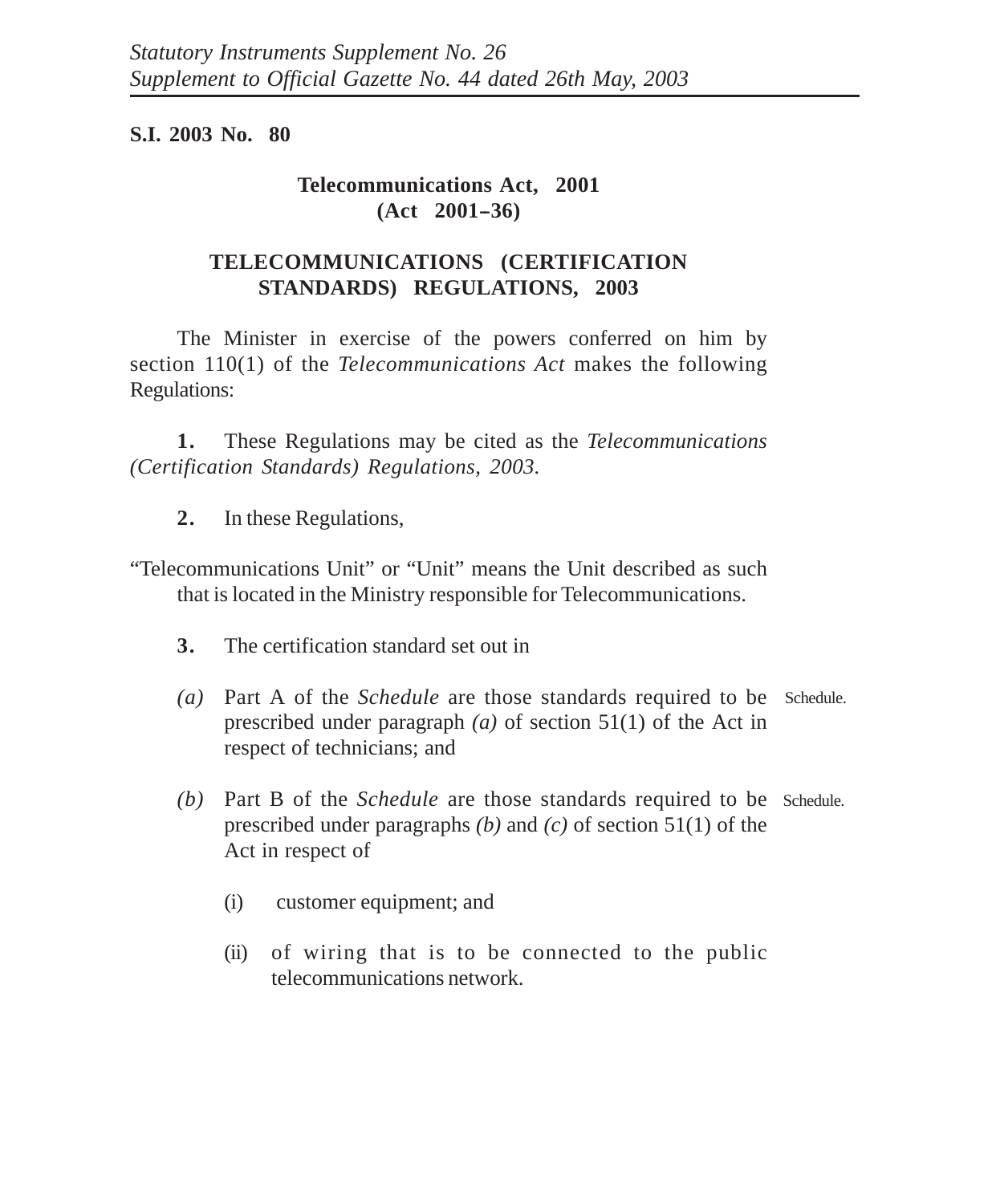#### **SCHEDULE**

............... ............... *(Regulation 2(b))*

### PART A

Telecommunications Act, 2001  $(Act 2001-36)$ 

## **CODE OF PRACTICE 1/2002 FOR CERTIFIED TECHNICIANS IN RELATION TO THE USE OF CUSTOMER EQUIPMENT**

#### **INTRODUCTION**

1. The purpose of this Code of Practice being issued under section 51 of the Act is to ensure that persons who install and maintain customer equipment that is connected to a public telecommunications system are competent to do so.

2. The installation or maintenance of customer equipment must be performed by certified technicians.

3. The categories and types of customer equipment that require approval under this code include

- *(a)* telephone instruments;
- *(b)* fax machines;
- *(c)* private automatic branch exchanges (PABXs);
- *(d)* key systems;
- *(e)* modems (discrete or integrated);
- *(f)* cordless telephones;
- *(g)* any other customer premises equipment to be connected to the public switched telephone network; and
- (*h)* inside wiring.

............... ............... 4. A person who installs customer equipment using simple plug-into **STATUTORY INSTRUMENT**<br>
SCHEDULE<br>
SCHEDULE (Regulation 2th,<br>
PART A<br>
Telecommination 3.4.1.2001)<br>
CODE OF PRACTICE LOBOL FOR CORTENEED<br>
TECHNEARS IN RELATION TOTHE USE<br>
OF CUSTINGENT EVENTIFIED<br>
ITECHNEARS IN RELATION TOT sockets like a basic phone device or fax machine is not required to be a certified technician; but all other aspects of Code of Practice 2/2002 set out in Part B of this Schedule must be adhered to.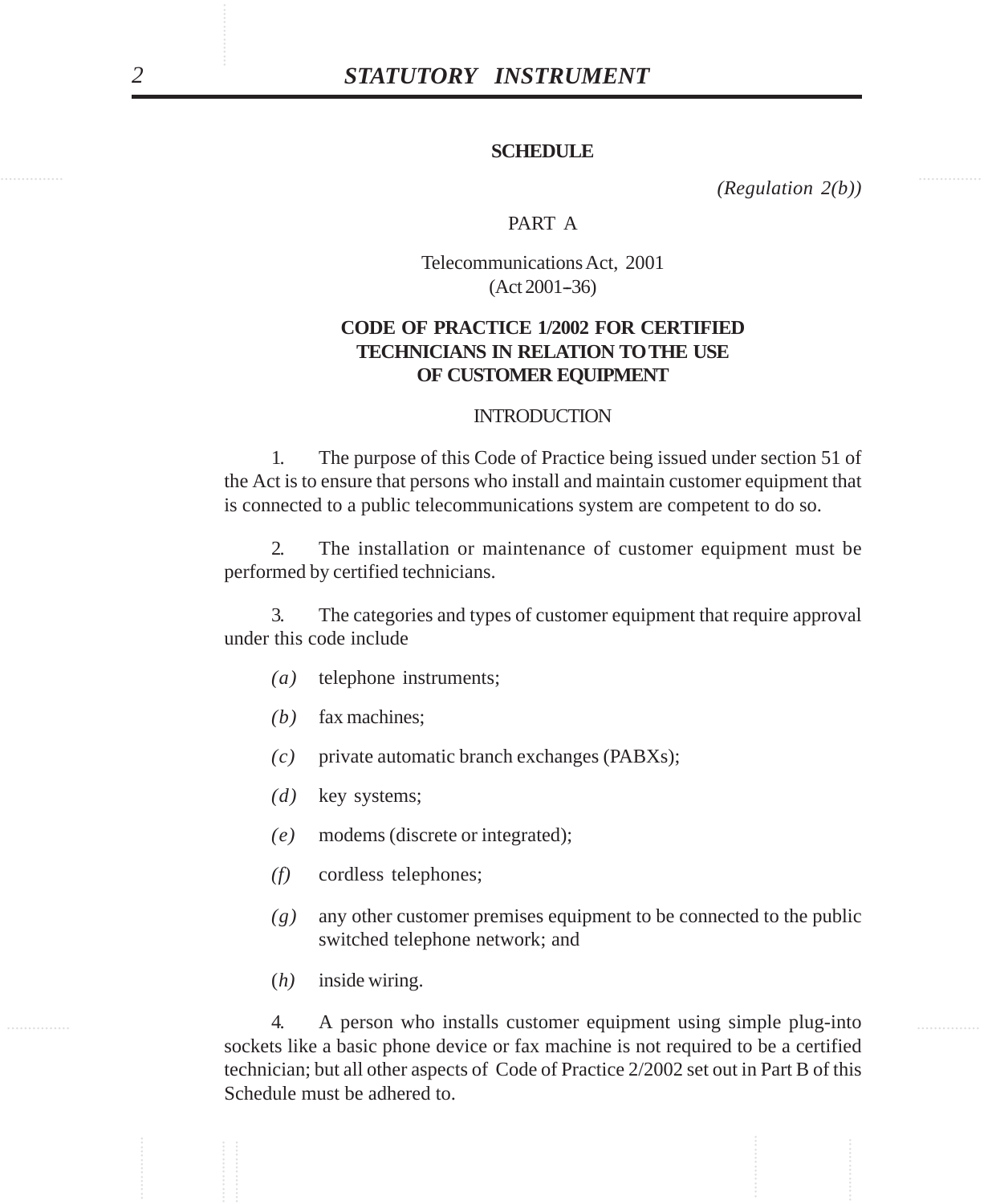#### CERTIFIED TECHNICIANS

5. For the purposes of the Act and these Regulations, a certified technician is a person

- *(a)* who
	- (i) establishes that he was a technically trained employee or contractor of the existing carrier;
	- (ii) has had 12 months on-the-job experience in the installation of the relevant category of customer equipment; or
	- (iii) has been trained and certified by the manufacturer or by a dealer or distributor authorised by the manufacturer of the relevant customer equipment; and
- *(b)* who
	- (i) has been authorised in writing by the manufacturer referred to in sub-paragraph (iii) of paragraph *(a)*, or by a dealer or distributor authorised by the manufacturer, to ensure that individuals carrying out any installation of the relevant customer equipment under the supervision of the certified technician will perform the required installation and associated operations so as to comply with this Code of Practice;
	- (ii) has successfully completed a training course recommended or designated by the Telecommunications Unit; or
	- (iii) can demonstrate to the Unit that he
		- (A) has been trained in the installation and maintenance of the relevant customer equipment;
		- (B) has had at least 5 years experience in the installation and maintenance of the relevant customer equipment; and
		- (C) has been certified by the Chief Engineering Manager or equivalent of any licenced carrier of wireline services.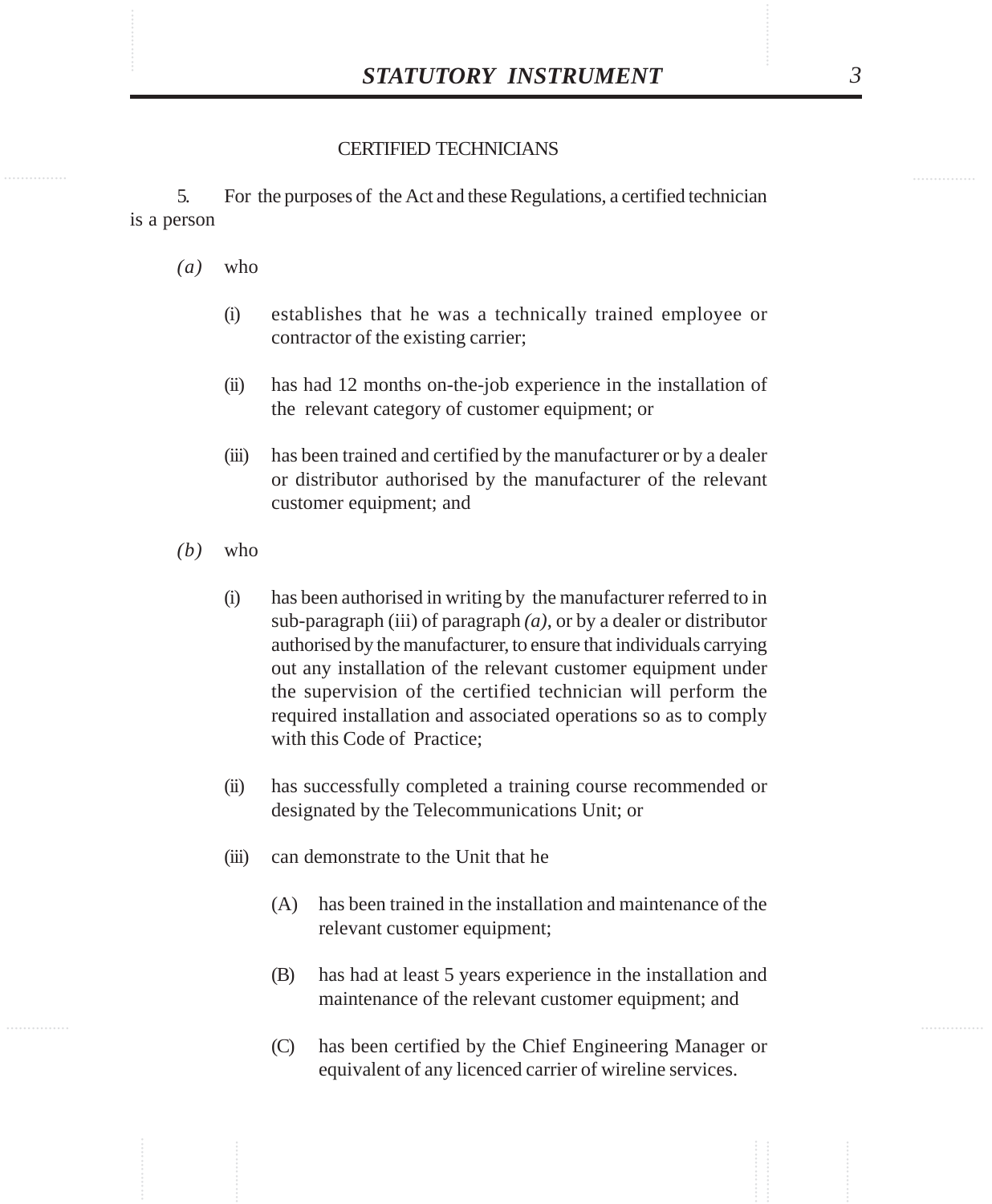#### PROCEDURE FOR THE CERTIFICATION OF TECHNICIANS

6. A person who wishes to be a certified technician within the meaning of the Act must apply to the Unit in the Form I set out in the *Schedule* for certification. Schedule. Form 1.

**STATUTORY INSTRUMENT**<br> **PROCEDURE FOR THE CEKITFICATION OF TECHNICIANS**<br> **CONTRIGURE TOR THE CEKITFICATION OF TECHNICIANS**<br> **CONTRIGURE TO A** A person who wishes to be a certified technician within the meaning and<br> **CON** 7. The Unit shall grant certification of a technician under paragraph 6 on such conditions as it deems appropriate for a particular type, brand or model of customer equipment where it determines after examination of the application and associated documentation that the applicant has complied with paragraph 5 of this Code of Practice.

8. The certification shall be made in writing showing the effective and expiry dates of the certification and shall be for a period of 5 years.

- 9. There shall be a Register comprising
- *(a)* this Code of Practice; and
- *(b)* the names of technicians who have been granted certification in respect of equipment

that shall be kept by the Unit and shall be available for inspection at the Unit.

#### **COMPLIANCE**

10. Section 52(1) of the Act forbids the installation, maintenance or repair of wiring unless done by a certified technician unless the connection is to the public telecommunications network of approved plugs and jacks.

#### NON-COMPLIANCE

11. (1) Section 53 of the Act authorises a carrier to disconnect from its public telecommunications network any wiring, customer equipment, plugs or jacks that do not comply with the certification standards referred to in this Code.

- $(2)$  Section 54 of the Act
	- *(a)* permits a carrier with the consent of the owner or occupier to enter premises where customer equipment or wiring is connected to the public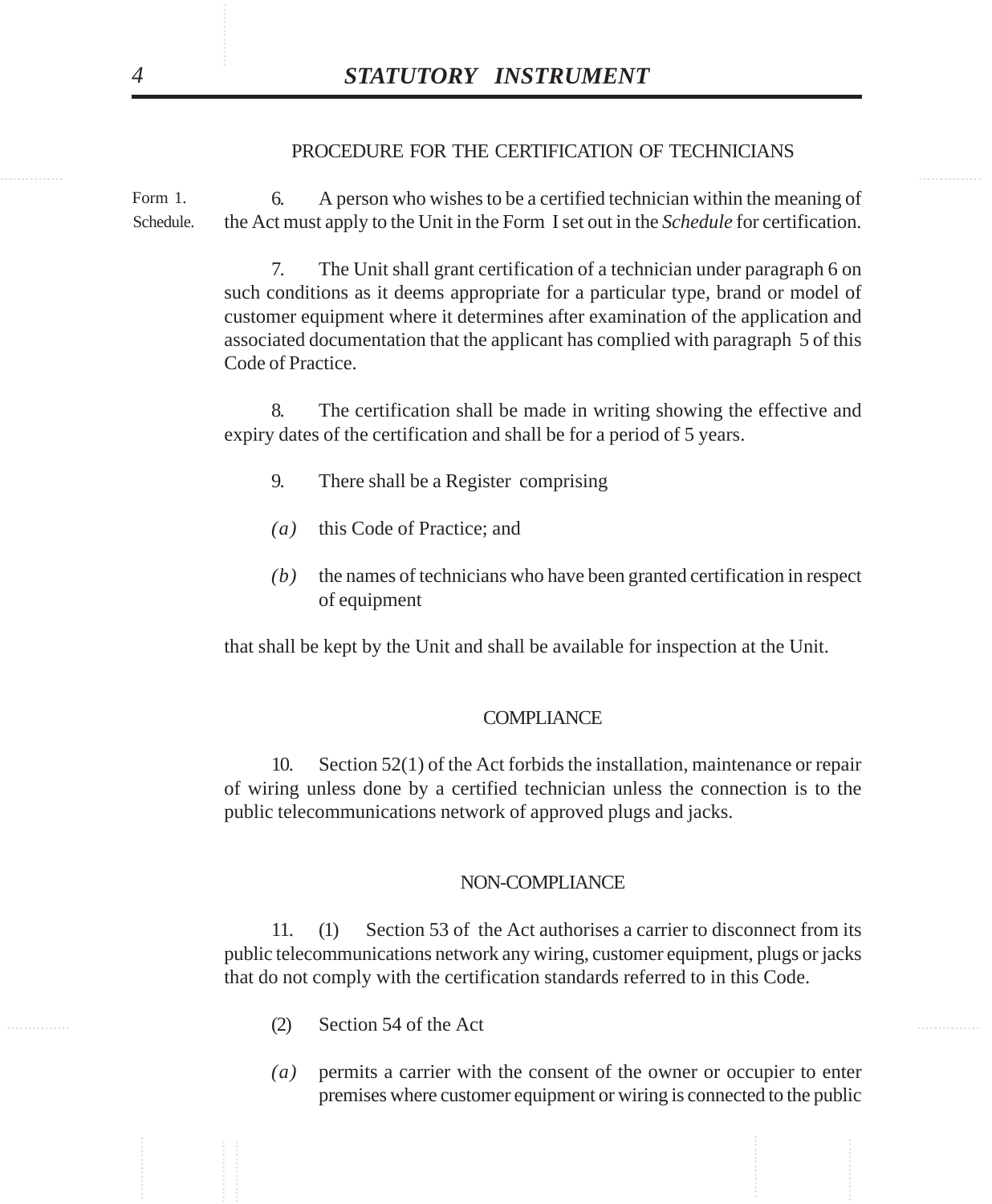**STATUTORY INSTRUMENT** 5<br>telecommunications network of the carrier at such times as are<br>reasonable to conduct inspections of connections, customer equipment telecommunications network of the carrier at such times as are reasonable to conduct inspections of connections, customer equipment and wiring in relation to that network; and

> *(b)* permits the licensee to disconnect the service provided to that person where the owner or occupier denies reasonable access to the carrier.

#### PENALTIES

12. Section 80*(b*) sets out the penalties of \$10,000 or 12 months imprisonment for the installation of customer equipment to any telecommunications network without being certified by the Minister under the Act.

#### PART B

### Telecommunications Act, 2001  $(Act 2001-36)$

*(Regulation 2(b))*

#### **CODE OF PRACTICE 1/2002 FOR**

- **(a) CUSTOMER EQUIPMENT**
- **(b) WIRING APPROVAL AND**
- **(c) LABELLING**

#### INTRODUCTION

## 1. The purpose of this Code of Practice being issued under section 51 of the Act is to:

- *(a)* protect the integrity of the public telecommunications network;
- *(b)* protect the health and safety of persons who operate, use, install and maintain, or are likely to be affected by the operation of the public telecommunications network;
- *(c)* ensure the interoperability of the customer equipment wiring with the public telecommunications network; and
- *(d)* adhere to the relevant international standards.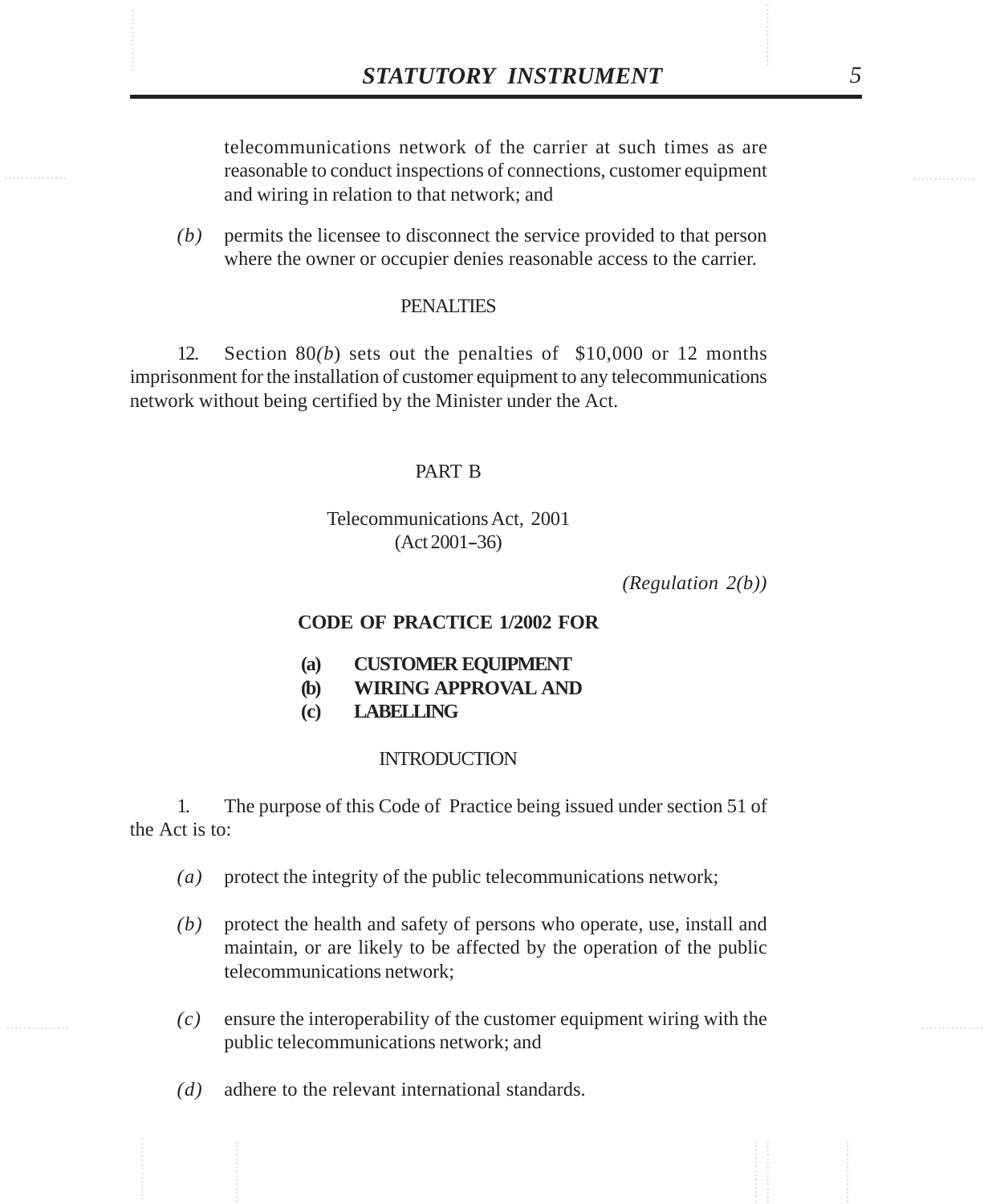#### APPROVAL OF CUSTOMER EQUIPMENT

2. (1) Customer equipment that is required for connection to the public switched telecommunications network must first be approved by the Unit.

- (2) Approval of customer of equipment shall not be given unless
- *(a)* the equipment is registered at the Telecommunications Unit in the Form I; and
- *(b)* a licence is issued by that Unit for presentation to the telecommunications carrier.

3. The categories and types of customer equipment that require approval include:

- *(a)* telephone instruments;
- *(b)* fax machines;
- *(c)* private automatic branch exchanges (PABXs);
- *(d)* key systems;
- *(e)* modems (discrete or integrated);
- *(f)* cordless telephones;
- *(g)* inside wiring;
- *(h)* any other customer premises equipment to be connected to the public switched telephone network.

**STATUTORY INSTRUMENT**<br>
APPROVAL OF CUSTOMER EQUIPMENT<br>  $\triangle$  (1) Customer equipment that is required for connection to the publis<br>
switched telecommunications retrovar must first be approved by the Unit.<br>
(2) Approval of 4. (1) Under paragraph *(b)* of section 51(4) all customer equipment and wiring owned, operated or maintained by the existing telecommunications carrier are deemed to meet the certification standards required at the date of commencement of the Act.

 $\mathbf{h}_{\mathbf{0}}$  and  $\mathbf{h}_{\mathbf{0}}$  and  $\mathbf{h}_{\mathbf{0}}$  and  $\mathbf{h}_{\mathbf{0}}$  and  $\mathbf{h}_{\mathbf{0}}$  and  $\mathbf{h}_{\mathbf{0}}$  and  $\mathbf{h}_{\mathbf{0}}$  and  $\mathbf{h}_{\mathbf{0}}$  and  $\mathbf{h}_{\mathbf{0}}$  and  $\mathbf{h}_{\mathbf{0}}$  and  $\mathbf{h}_{\mathbf{0}}$  and  $\mathbf{h}_{\mathbf{0$ (2) In order to be registered by the Unit, customer equipment must be certified:

Form 1.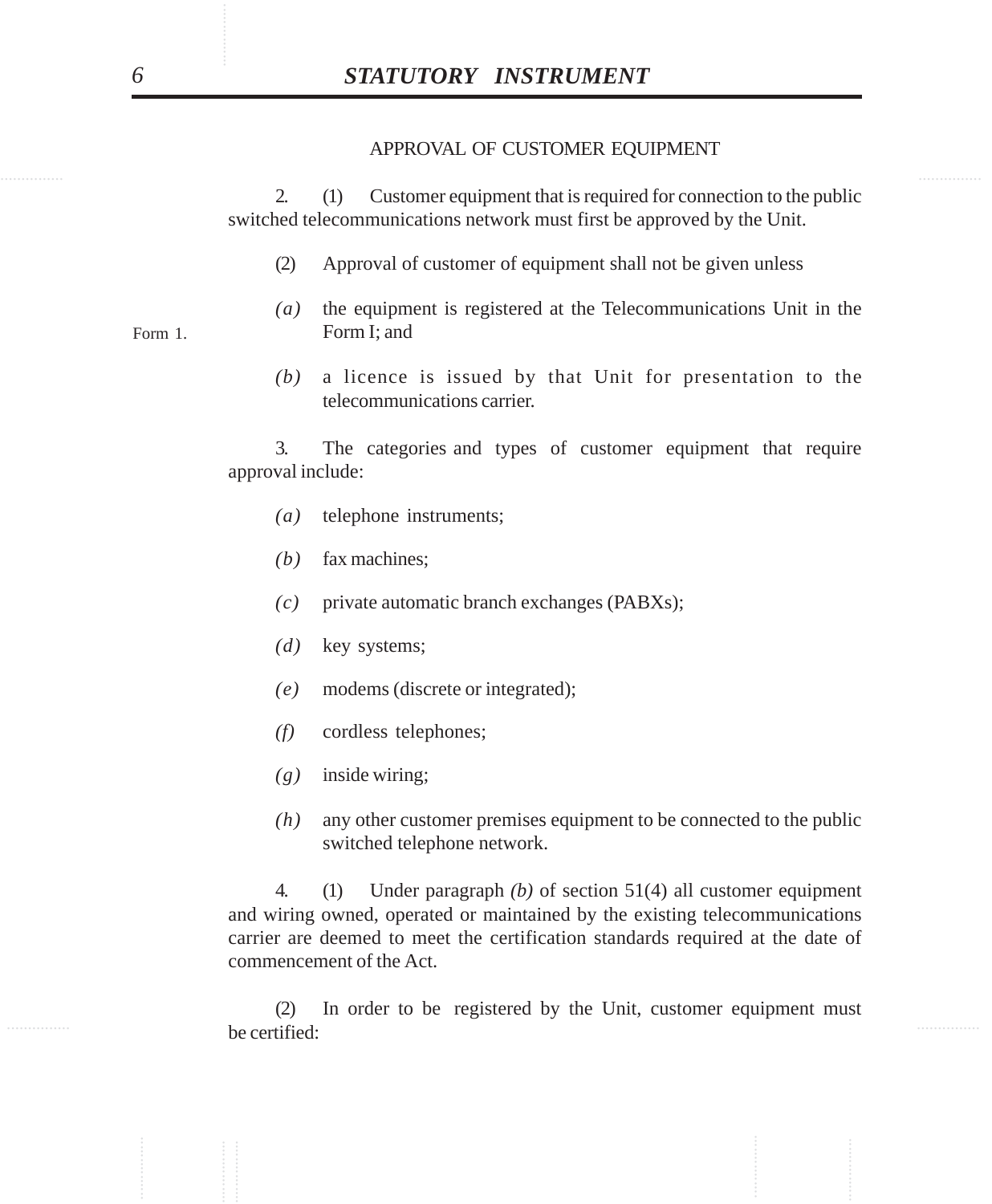#### **EITHER**

*(a)* Under Part 68 and Part 15 – Connection of Terminal Equipment to the Telephone Network under the Federal Communications Commission's (FCC) Rules;

#### OR

*(b)* under one or more other equivalent international rules provided that the applicant can demonstrate that the technical and manufacturing standards meet all the applicable requirements for operation in Barbados.

## LABELLING REQUIREMENTS

5. (1) In order to satisfy the labelling requirements stipulated in section 55 of the Act, customer equipment must have displayed prominently on an outside surface, permanently affixed or engraved, the information contained in the following paragraphs (a) to (e) or that contained in paragraph (f) below:

| (a) | complies with Part 68 and Part 15, of the Federal Communications<br>Commission (FCC) Rules, or any other equivalent international rules; |
|-----|------------------------------------------------------------------------------------------------------------------------------------------|
| (b) |                                                                                                                                          |
| (c) |                                                                                                                                          |
| (d) |                                                                                                                                          |
| (e) |                                                                                                                                          |
| (f) | other markings equivalent to those listed at paragraphs (a) to (e) and<br>individually approved by the Unit.                             |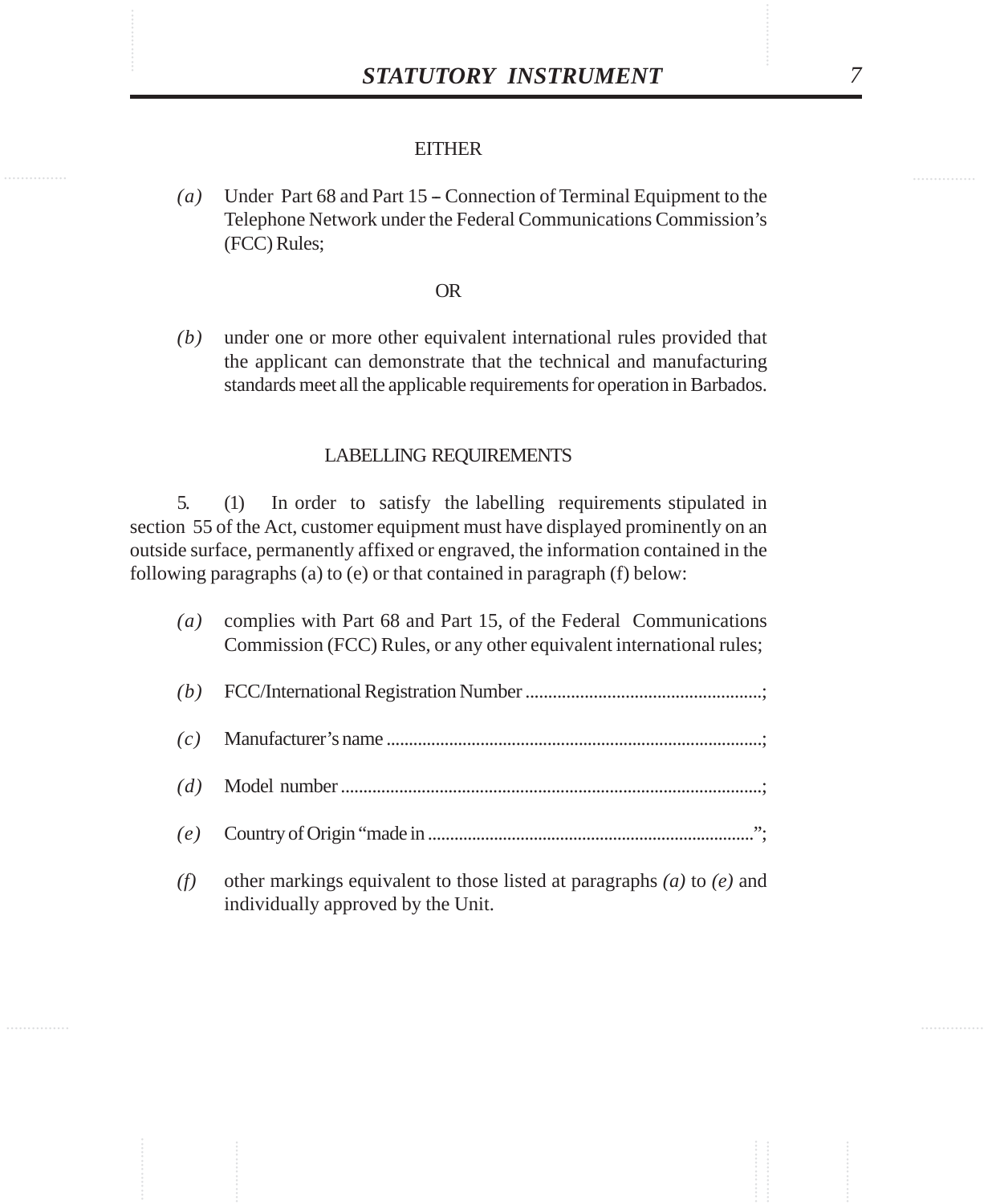**Example 2** intervals and the sites: (2) The following mandatory Telephone Standards are appropriate to multiline sites:

|                    |                                                                                                                                                                                                                                                                                           |                   | STATUTORY INSTRUMENT                                                                                                                         |
|--------------------|-------------------------------------------------------------------------------------------------------------------------------------------------------------------------------------------------------------------------------------------------------------------------------------------|-------------------|----------------------------------------------------------------------------------------------------------------------------------------------|
| (2)<br>line sites: |                                                                                                                                                                                                                                                                                           |                   | The following mandatory Telephone Standards are appropriate to multi-                                                                        |
|                    | <b>TIA/EIA 470B</b>                                                                                                                                                                                                                                                                       |                   | Telephone Instruments and Loop Signalling<br>(July 1987)                                                                                     |
|                    | FCC Part 15                                                                                                                                                                                                                                                                               | $\qquad \qquad -$ | Radio Frequency Devices (April 1999)                                                                                                         |
|                    | FCC Part 68                                                                                                                                                                                                                                                                               |                   | Connection of Terminal Equipment to the<br>Telephone Network (October 1998)                                                                  |
| ٠                  | <b>UL1459</b>                                                                                                                                                                                                                                                                             |                   | Safety for Telephone Equipment (Second<br>Edition)                                                                                           |
|                    | <b>UL94</b>                                                                                                                                                                                                                                                                               |                   | Safety for Test for Inflammability of Plastic<br>Materials for Parts in Devices and Appliances<br>(May 1998)                                 |
|                    | <b>ITUE161</b>                                                                                                                                                                                                                                                                            |                   | Arrangements of digits, letters and symbols on<br>telephones and other devices that can be used<br>for gaining access to a telephone network |
|                    |                                                                                                                                                                                                                                                                                           |                   | Any comparable International Standards                                                                                                       |
| ⊺∙                 | UL                                                                                                                                                                                                                                                                                        |                   | <b>Underwriters Laboratories</b>                                                                                                             |
|                    | <b>TIA/EIA</b>                                                                                                                                                                                                                                                                            | $\qquad \qquad -$ | Telecommunications Industry Association/<br><b>Electronic Industries Alliance</b>                                                            |
|                    | ITU                                                                                                                                                                                                                                                                                       |                   | International Telecommunications Union]                                                                                                      |
| (3)                | The following equipment can also be used:<br>telephone instruments supporting flash hook duration in the range of<br>400 to 800 milliseconds;<br>telephone instruments designed to operate under the following<br>environmental conditions:<br>Operating temperature of range up to 40°C. |                   |                                                                                                                                              |
| $\left( a\right)$  |                                                                                                                                                                                                                                                                                           |                   |                                                                                                                                              |
| (b)                |                                                                                                                                                                                                                                                                                           |                   |                                                                                                                                              |
|                    |                                                                                                                                                                                                                                                                                           |                   |                                                                                                                                              |
|                    |                                                                                                                                                                                                                                                                                           |                   | Relative humidity of 5% to 95% at temperature up to 40°C.                                                                                    |
|                    |                                                                                                                                                                                                                                                                                           |                   |                                                                                                                                              |

- Operating temperature of range up to 40°C.
- Relative humidity of 5% to 95% at temperature up to 40°C.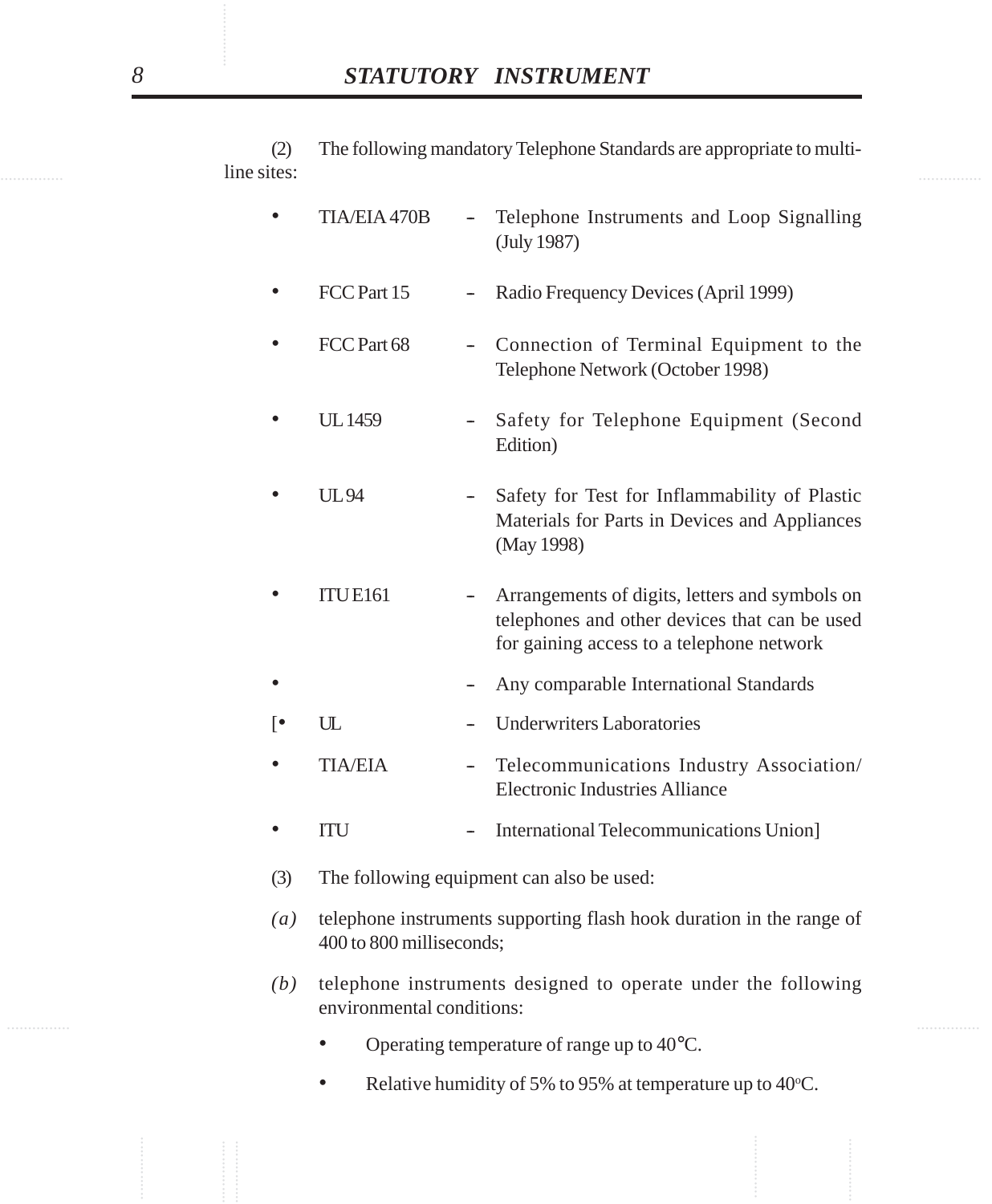**STATUTORY INSTRUMENT** 9<br>(4) For connection to the existing network, telephone instruments must be able to fit "RJ" Jack for 2-wire connection. (4) For connection to the existing network, telephone instruments must be able to fit "RJ" Jack for 2-wire connection.

(5) Interior Wiring

The following standards for interior wiring are mandatory:

- FCC Part 68 subsection  $68.213 215$  Installation of System Premises Wiring (October 1998)
- EIA/TIA 568 A Commercial Building Wiring Standard (October 1995)
- EIA/TIA Code of Practices Bulletin #36 (August 1991)
- UL 1581 Standards for Safety for Reference Standards for Wires, Cables and Flexible Cords (June 1999)
- UL 444 Communication Cables
- UL 444 Standard for Safety for Communications Cable (June 1998)
- UL 1863 Standard for Safety for Communication Circuit Accessories (June 1998)
- Any other relevant or equivalent international standards
- (6) To ensure a high level of reliability, it is recommended that Modular jacks, be of the gel-filled type;
- (7) If any of the above standards for interior wiring are used, these must be clearly labelled at the site.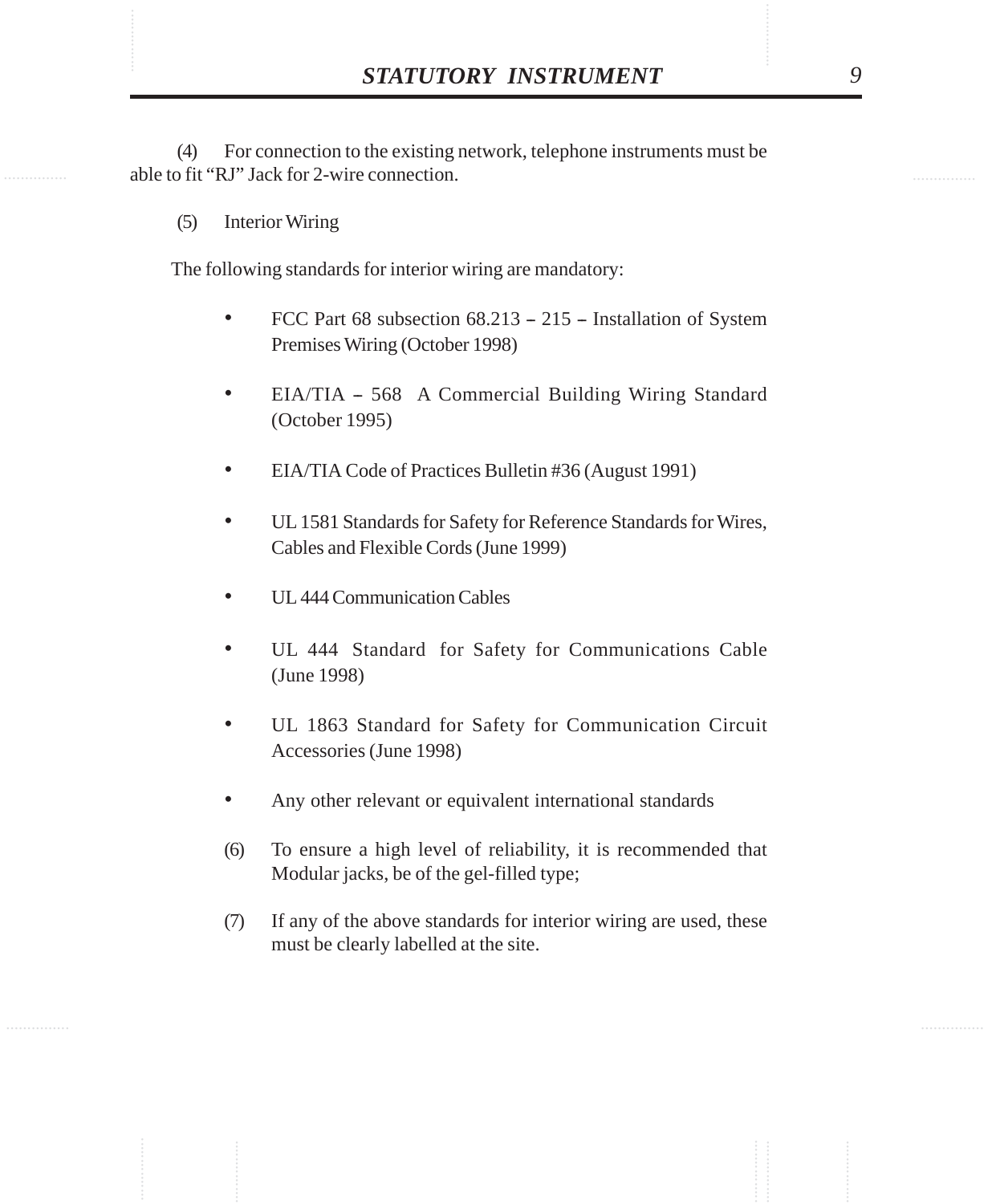## **OF CUSTOMER EQUIPMENT STATES AND ALL ASSESSED ASSOCIATES** PROCEDURE FOR THE CERTIFICATION

**STATUTORY INSTRUMENT**<br>
PROCEDURE FOR THE CERUTIFICATION<br>
OF CUSTOMER EQUIPMENT<br>
CAL (1) Applications for a certainties to install estatement equipmental share<br>
commentation in the provided of the validation and the seco 6. (1) Applications for a certificate to install customer equipment shall be made to the Unit by completing the Form 2 set out in this *Schedule*; and additional documentation may be provided for which certification is being sought in accordance with section 51(1)*(a)*, *(b)* and *(c)* of the Act and which comply with the paragraphs 2 and 5 of this Code of Practice. Form 2.

(2) The Unit shall grant an application, with or without conditions for a particular type, brand or model of customer equipment if it determines after examination of the application and associated documentation that the equipment has complied with the requirements of this Code of Practice.

(3) A Register for each Code of Practice and Approved Customer Equipment is available for inspection at the Unit.

#### **COMPLIANCE**

- 7. Section 52 of the Act
- *(a)* forbids the connecting to the public telecommunications network customer equipment and wiring that do not comply with the prescribed certification standards; and
- *(b)* requires any person who manufactures customer equipment or wiring for connection to the public telecommunications network to comply with the applicable certification requirements.

#### LICENSEE RIGHTS

8. (1) Section 53 of the Act authorises a carrier to disconnect from its public telecommunications network any wiring, customer equipment, plugs or jacks that do not comply with the certification requirements as detailed in this Code of Practice.

- (2) Section 54(1) of the Act
- ............... ............... premises where customer equipment or wiring is connected to the public *(a)* permits a carrier with the consent of the owner or occupier to enter telecommunications network of that carrier at such times as are reasonable, to conduct inspections of connections, customers equipment and wiring in relation to that network; and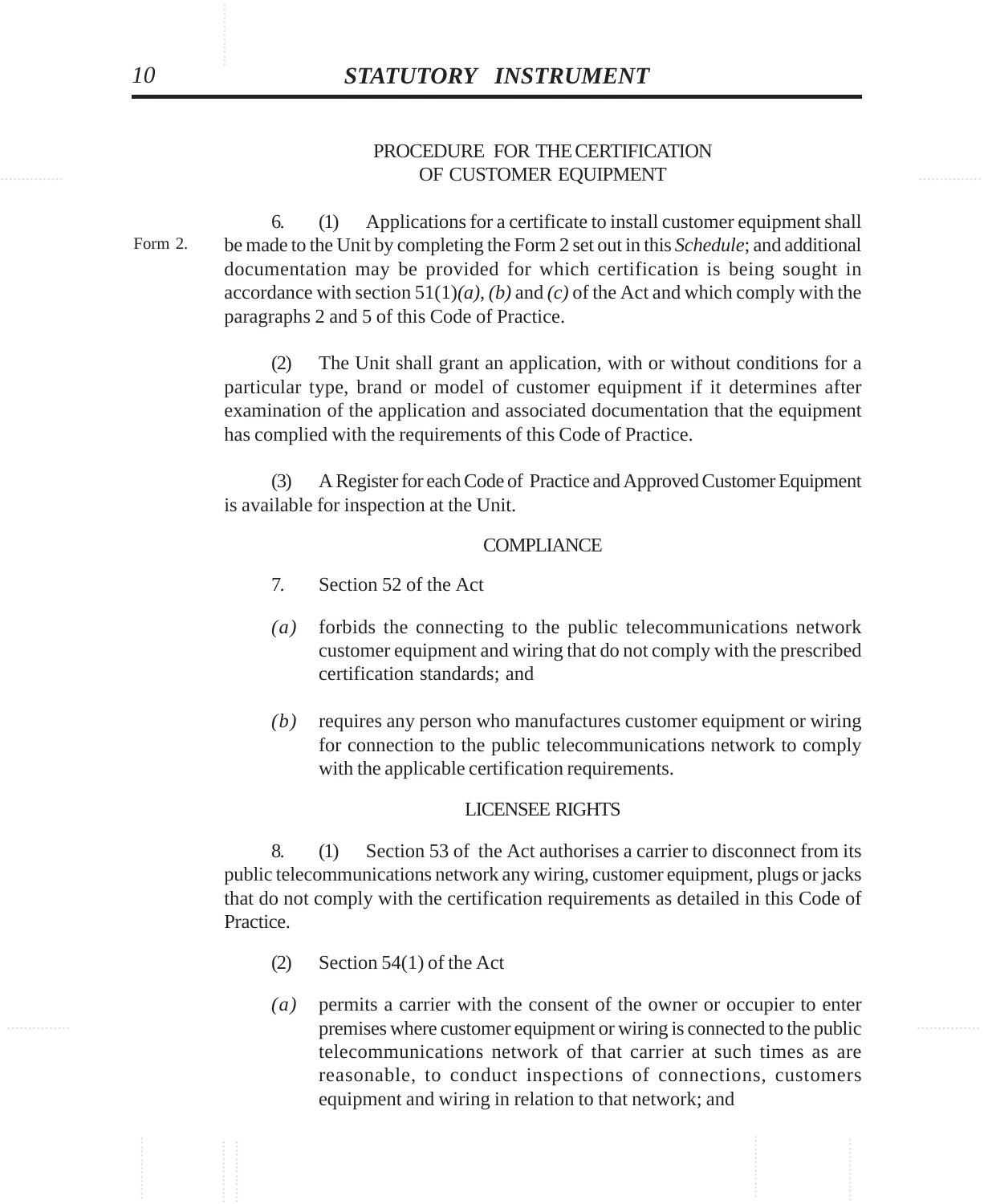**STATUTORY INSTRUMENT** 11<br>(b) permits the licensee to disconnect the service provided to that persons<br>where the owner or occupier denies reasonable access to the carrier. (b) permits the licensee to disconnect the service provided to that persons where the owner or occupier denies reasonable access to the carrier.

## **PENALTIES**

9. (1) Section  $80(a)$  of the Act sets out the penalties of \$100 000 or 3 years imprisonment for the installation of a telecommunications network or telecommunications apparatus or customer equipment that is directly or indirectly connected of a telecommunications network, without being certified by the Minister under the Act.

(2) Section 80*(b)* sets out the penalties of \$10,000 or 12 months imprisonment for the installation of customer equipment to any telecommunications network without being certified by the Minister under the Act.

### Telecommunications Act, 2001  $(Act 2001-36)$

*(Regulation 2(b), Paragraph 6 of Part B)*

#### FORM 2

## APPLICATION FOR CERTIFICATE TO INSTALL CUSTOMER EQUIPMENT (1) (Code of Practice 1/2002)

#### **Note: Please read the notes at the end of PART D before completing this form.**

#### PART A: PARTICULARS OF APPLICANT

|  | Last | <b>First</b>                                                                    | Middle |
|--|------|---------------------------------------------------------------------------------|--------|
|  |      |                                                                                 |        |
|  |      |                                                                                 |        |
|  |      |                                                                                 |        |
|  |      | 3. Phone No.: $\qquad \qquad$ Fax No.: $\qquad \qquad$ P.O. Box $\qquad \qquad$ |        |
|  |      |                                                                                 |        |
|  |      |                                                                                 |        |
|  |      |                                                                                 |        |
|  |      |                                                                                 |        |
|  |      |                                                                                 |        |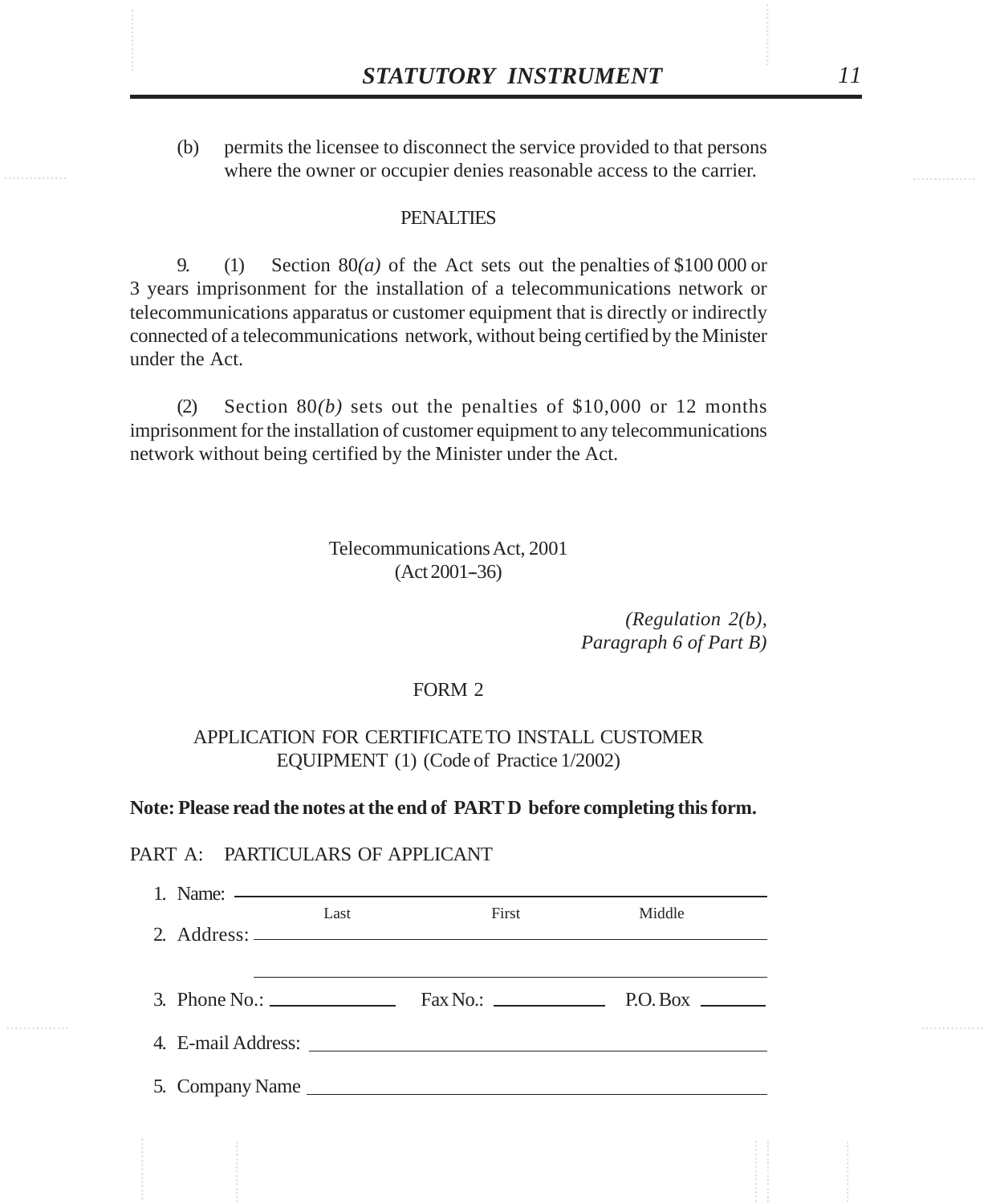# *12 STATUTORY INSTRUMENT*

## ............... ............... APPLICANT (Note 1) PART B: DETAILS OF CUSTOMER EQUIPMENT TO BE INSTALLED BY

- 1. Telecommunications Unit Registration/Approval No.
- 2. [FCC's] Registration No.
- 3. Category or Type (Notes (2) & (3)):
- 4. Brand:
- 5. Model No.
- 6. Name of Manufacturer:
- 7. Country of Origin:
- 2. **STATUTORY INSTRUMENT**<br>
PART B: DETAILS OF CUSTOMER EQUITMENT TO BE INSTALLED BY<br>
APPLICANT (Note 1)<br>
1. Telecommunications Unit Registration/Approval No. \_<br>
2. [PCC/3] Registration No. \_<br>
2. Category or Type (Notes ( Note (1) This term is defined in Code of Practice 1/2002 as "telecommunications equipment and inside wiring located at a customer's premises and connected to a telecommunications system at the network termination point."
	- Note (2) The categories or types of customer equipment which need approval include:
		- *(a)* telephone instruments;
		- *(b)* fax machines;
		- *(c)* PABXs;
		- *(d)* key systems;
		- *(e)* modems (discrete or integrated)
		- *(f)* cordless telephones;
		- *(g)* inside wiring;
		- *(h)* any other customer equipment to be connected to public switched telecommunications system.
- ............... ............... Note (3) Persons being certified for the installation of more than one type of equipment need only complete (1) and (3). The equipment types must be listed at 3. e.g.  $(a) - (f)$  or as the case may be.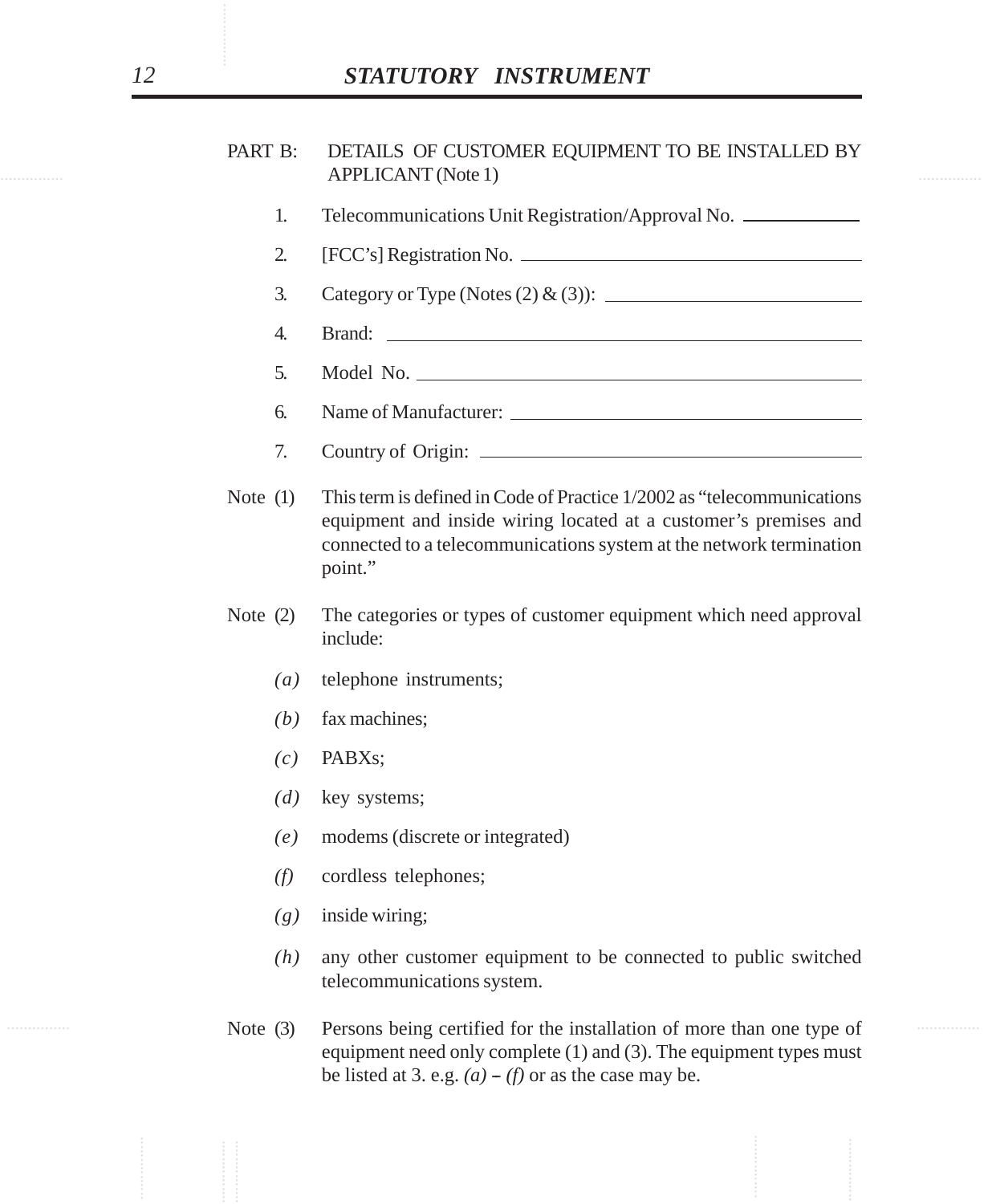# PART C

## EDUCATION AND TRAINING

## 1. Education (Certificates and Diplomas must be attached)

| School | Name $&$<br>Location | Dates | Honours/Certificates<br>Diplomas | Courses/<br>Study |
|--------|----------------------|-------|----------------------------------|-------------------|
|        |                      |       |                                  |                   |
|        |                      |       |                                  |                   |
|        |                      |       |                                  |                   |
|        |                      |       |                                  |                   |
|        |                      |       |                                  |                   |

# 2. CUSTOMER EQUIPMENT TRAINING

(Training Certificates must be attached)

| Course | Locations | Dates of<br>Attendances | Manufacturers |
|--------|-----------|-------------------------|---------------|
|        |           |                         |               |
|        |           |                         |               |
|        |           |                         |               |
|        |           |                         |               |
|        |           |                         |               |
|        |           |                         |               |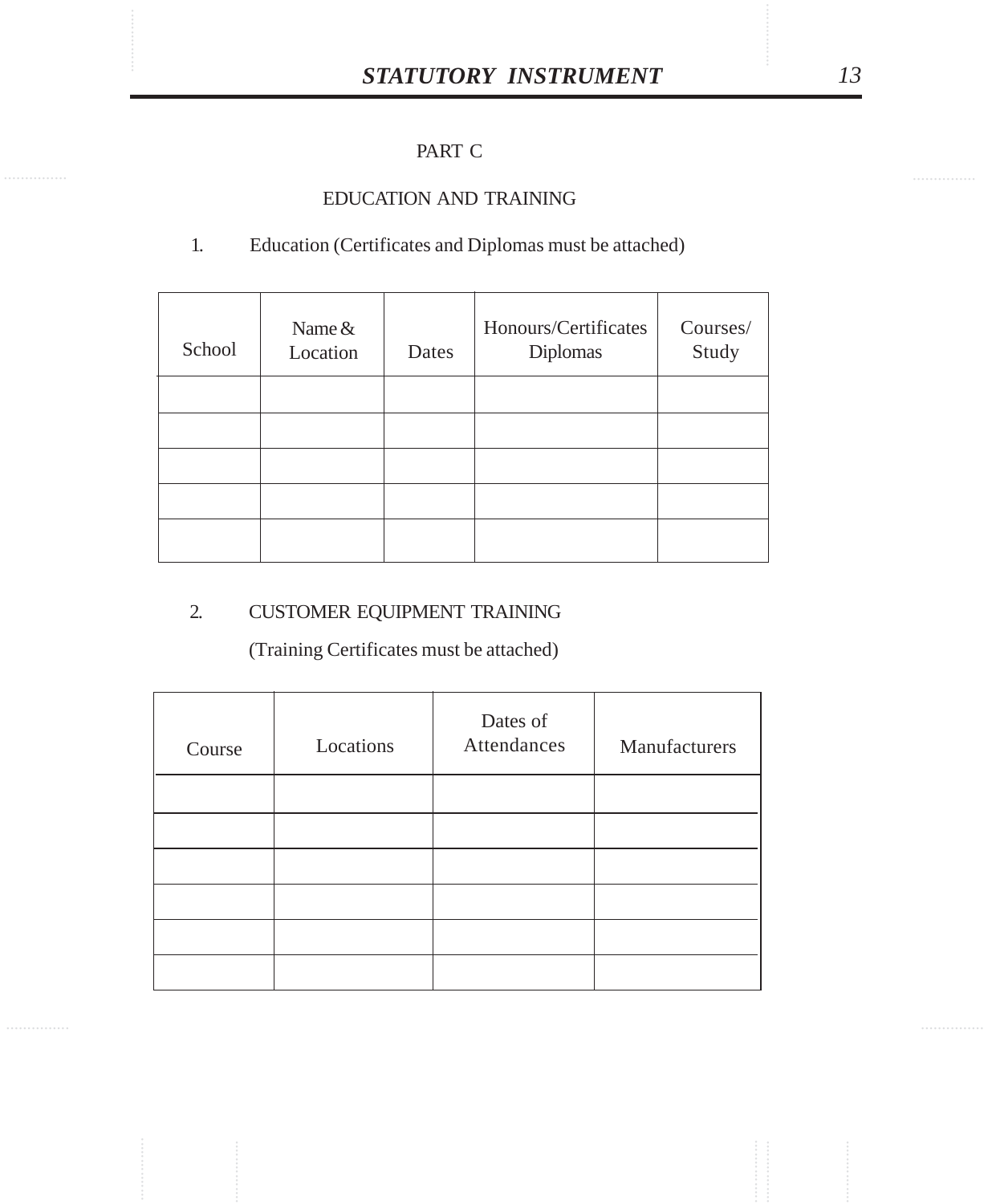## PART D

#### EMPLOYMENT EXPERIENCE

|        |                                          | PART D                                                                                                                                                                                    |                          |
|--------|------------------------------------------|-------------------------------------------------------------------------------------------------------------------------------------------------------------------------------------------|--------------------------|
|        |                                          | <b>EMPLOYMENT EXPERIENCE</b>                                                                                                                                                              |                          |
| Job    | Employer                                 | Dates                                                                                                                                                                                     | Description<br>of Duties |
|        |                                          |                                                                                                                                                                                           |                          |
|        |                                          |                                                                                                                                                                                           |                          |
|        |                                          |                                                                                                                                                                                           |                          |
|        |                                          |                                                                                                                                                                                           |                          |
|        |                                          |                                                                                                                                                                                           |                          |
| Notes: | Date: $\frac{1}{2}$                      |                                                                                                                                                                                           |                          |
| (a)    | *Delete whichever is inapplicable.       |                                                                                                                                                                                           |                          |
| (b)    |                                          | Use one application form for only one model of the equipment.                                                                                                                             |                          |
|        |                                          | Applicant must complete all relevant parts in BLOCK letters.                                                                                                                              |                          |
| (c)    |                                          |                                                                                                                                                                                           |                          |
| (d)    | \$50.00 for each subsequent application. | A processing fee of \$100.00 is to be paid for the initial application an                                                                                                                 |                          |
| (e)    |                                          | The complete form together with the supporting documents as specifie<br>in Part C above should be submitted to the Telecommunications Uni<br>Ministry responsible for Telecommunications. |                          |

- *(a)* \*Delete whichever is inapplicable.
- *(b)* Use one application form for only one model of the equipment.
- *(c)* Applicant must complete all relevant parts in BLOCK letters.
- *(d)* A processing fee of \$100.00 is to be paid for the initial application and \$50.00 for each subsequent application.
- *(e)* The complete form together with the supporting documents as specified in Part C above should be submitted to the Telecommunications Unit, Ministry responsible for Telecommunications.
- ............... ............... *(f)* All the documents submitted by a successful applicant will be retained by the Telecommunications Unit. In the case of an unsuccessful application, the applicant will be informed of the evaluation result and the submitted documents will be returned.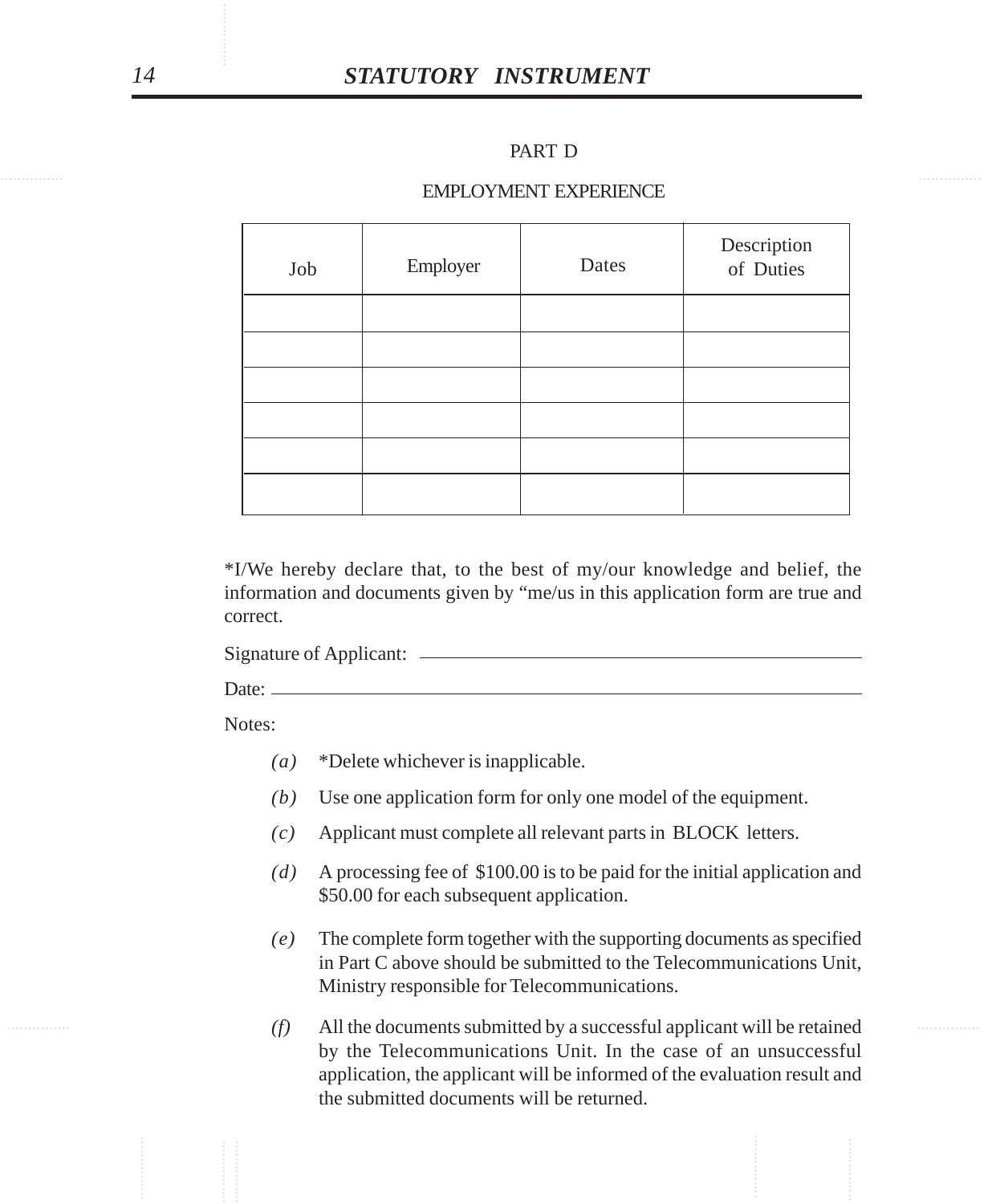# *STATUTORY INSTRUMENT 15*

STATUTORY INSTRUMENT<br>Telecommunications Act, 2001<br>(Act 2001–36) Telecommunications Act, 2001  $(Act 2001-36)$ 

## FORM 1

## CUSTOMER EQUIPMENT

# CERTIFICATE OF REGISTRATION

(Section 51(1) Telecommunications Act, 2001)

This is to certify that the customer equipment described below:

| Manufacturer                                                                                                                                       |  |  |  |  |
|----------------------------------------------------------------------------------------------------------------------------------------------------|--|--|--|--|
|                                                                                                                                                    |  |  |  |  |
| having been installed to Code of Practice 1/2002<br>has been approved and registered by the Telecommunications Unit for connection<br>to the PSTN. |  |  |  |  |
| A fee of \$20 is payable for this certification.                                                                                                   |  |  |  |  |
| (Note <sup>1</sup> )                                                                                                                               |  |  |  |  |
|                                                                                                                                                    |  |  |  |  |

Note 1For multiple locations please continue overleaf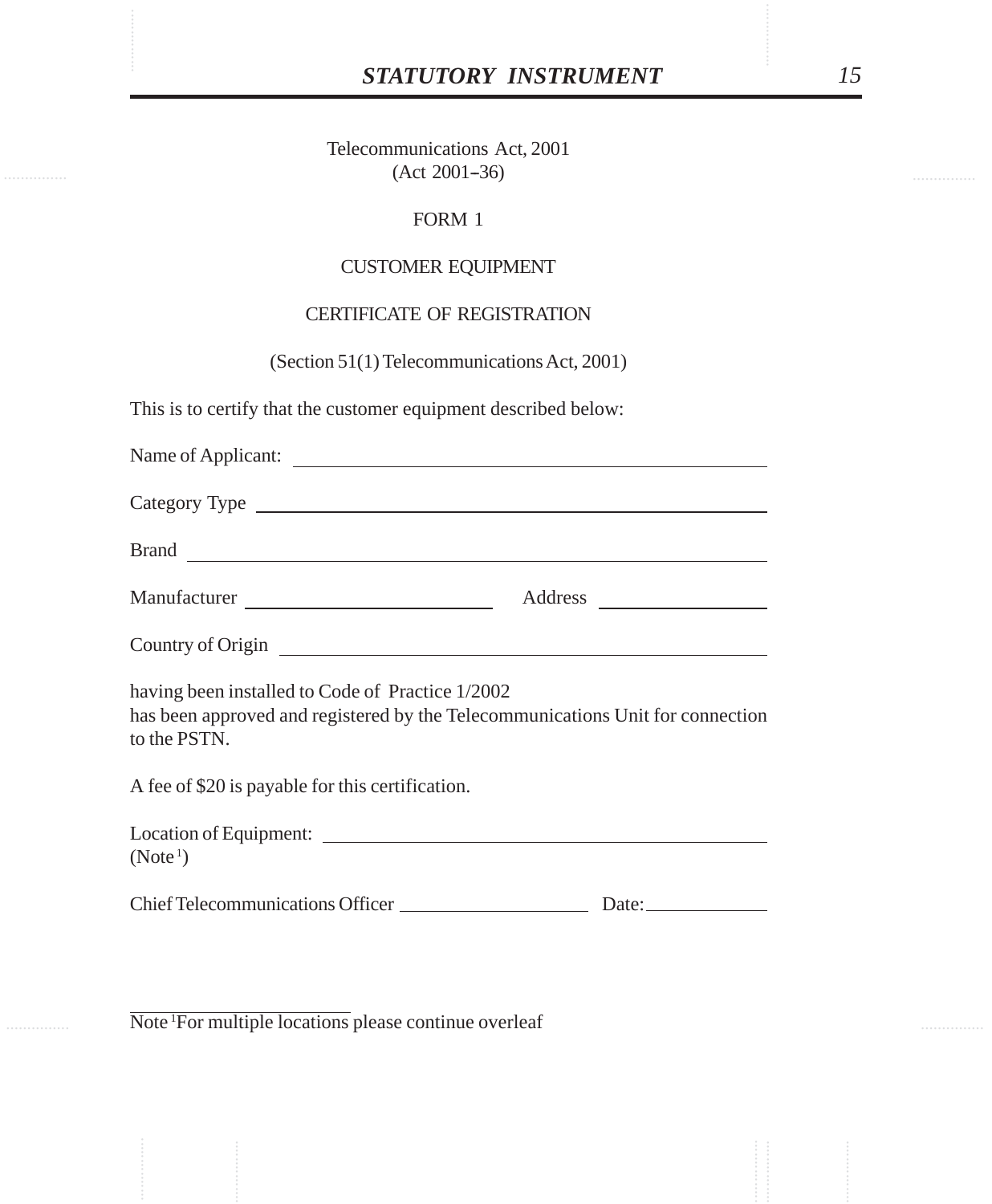## **FOR MINISTRY USE ONLY**

Approval and Registration No.: CPE  $\frac{1}{2}$  / $\frac{1}{2}$  / $\frac{1}{2}$  / $\frac{1}{2}$  / $\frac{1}{2}$  /

Approval and Registration Date:

Made by the Minister this 24th day of April, 2003.

............... ............... ............... ............... ............... ............... REGINALD FARLEY Minister responsible for Telecommunications.